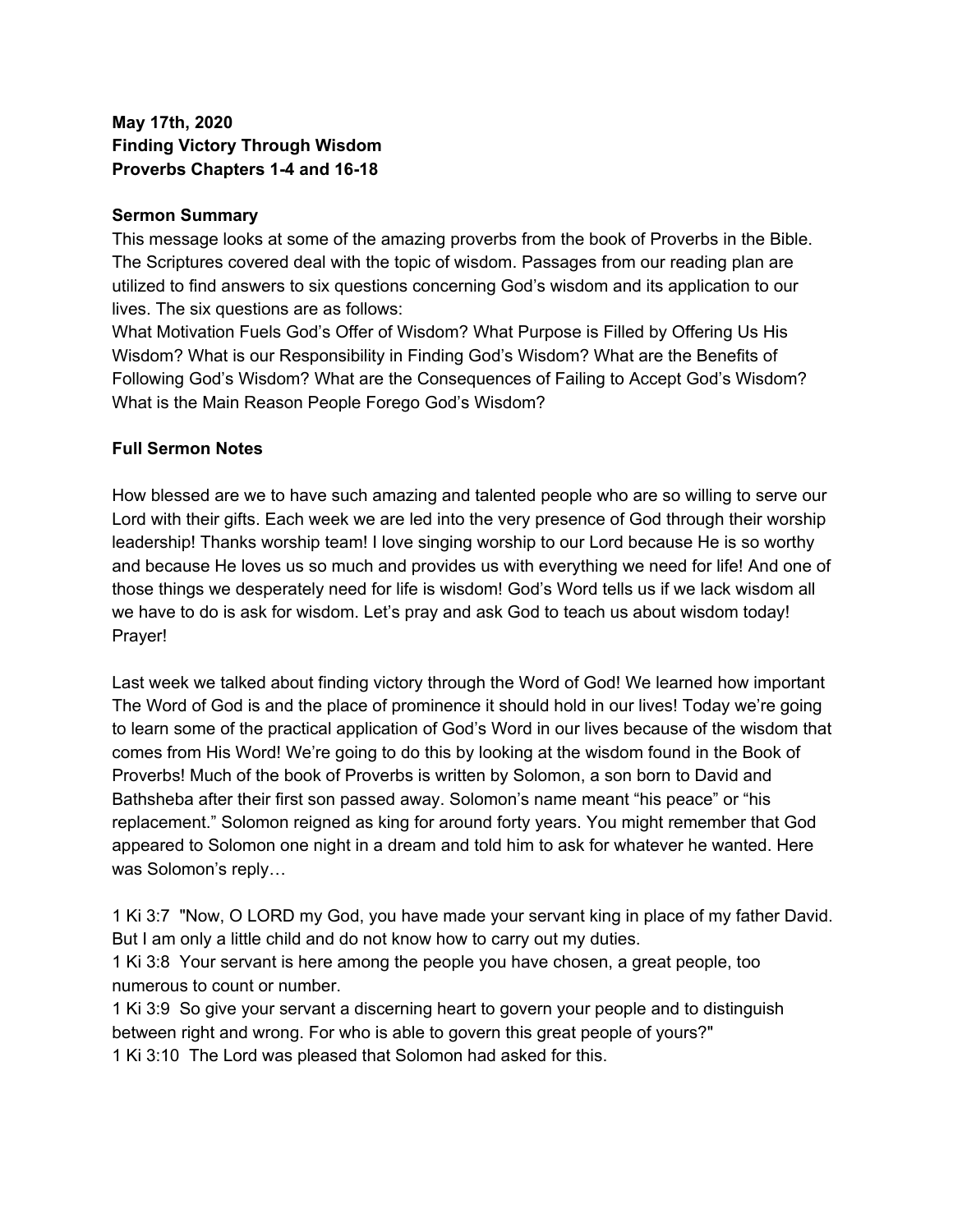1 Ki 3:11 So God said to him, "Since you have asked for this and not for long life or wealth for yourself, nor have asked for the death of your enemies but for discernment in administering justice,

1 Ki 3:12 I will do what you have asked. I will give you a wise and discerning heart, so that there will never have been anyone like you, nor will there ever be.

Solomon was not a perfect man and even with all of his wisdom, made some serious mistakes, especially towards the end of his reign. However, he was given amazing wisdom as a ruler and God inspired Solomon to record some of his wisdom for us in the Bible.

The writers of our Foundations 260 devotional guide put it well when they wrote:

"Proverbs contains some of the most practical advice in the entire Bible, and its wisdom covers everything from relationships to leadership, from how to spend money to how to spend time."

I heard a very successful Christian business man speak at my home church many years ago and he shared that he attributed his success to his faith in Jesus and to something he did everyday. Because there are 31 chapters in Proverbs, he would read the one that corresponded with the day of the month. He stated that the practical advice he gained from the Proverb's wisdom on his relationship with God, his relationship with people, and how to live a life of integrity, gave him an advantage in life and business! I've followed his advice quite often down through the years and so my book of Proverbs is covered up with underlines, asterisks, stars, and little notes in the margin. As we get ready to delve deeper into the Old Testament wisdom of Proverbs I want to begin with this word about wisdom from The New Testament...

James 1:5 If any of you lacks wisdom, he should ask God, who gives generously to all without finding fault, and it will be given to him.

James 1:6 But when he asks, he must believe and not doubt, because he who doubts is like a wave of the sea, blown and tossed by the wind.

So if you want true wisdom, ask God to give it to you and trust Him to answer your prayer. If you ask but don't really think He's going to give you the wisdom you need then you will be tempted to ignore the wisdom and then say you asked for wisdom but God didn't give it to you. That would be just another way of putting the blame on God for the unwise choices we sometimes make. And you might remember from last week's message that we have a responsibility to read and follow God's Word. In other words, if we don't avail ourselves and dig into, and mine the Word of God for the Wisdom of God then we shouldn't blame God when we make foolish decisions, mistakes, and missteps in life. Now there are, of course, other places where you can gain certain types of wisdom besides the Bible. There have been other teachers down through the years who have offered proverbs and wisdom, some good and some not so good. In fact some of the wisdom we find in the Old Testament could be found in other wisdom writings of their day, but the wisdom writers of the Bible filtered what they wrote through their understanding of Yahweh God and His leadership. Because of this the Bible has a divinely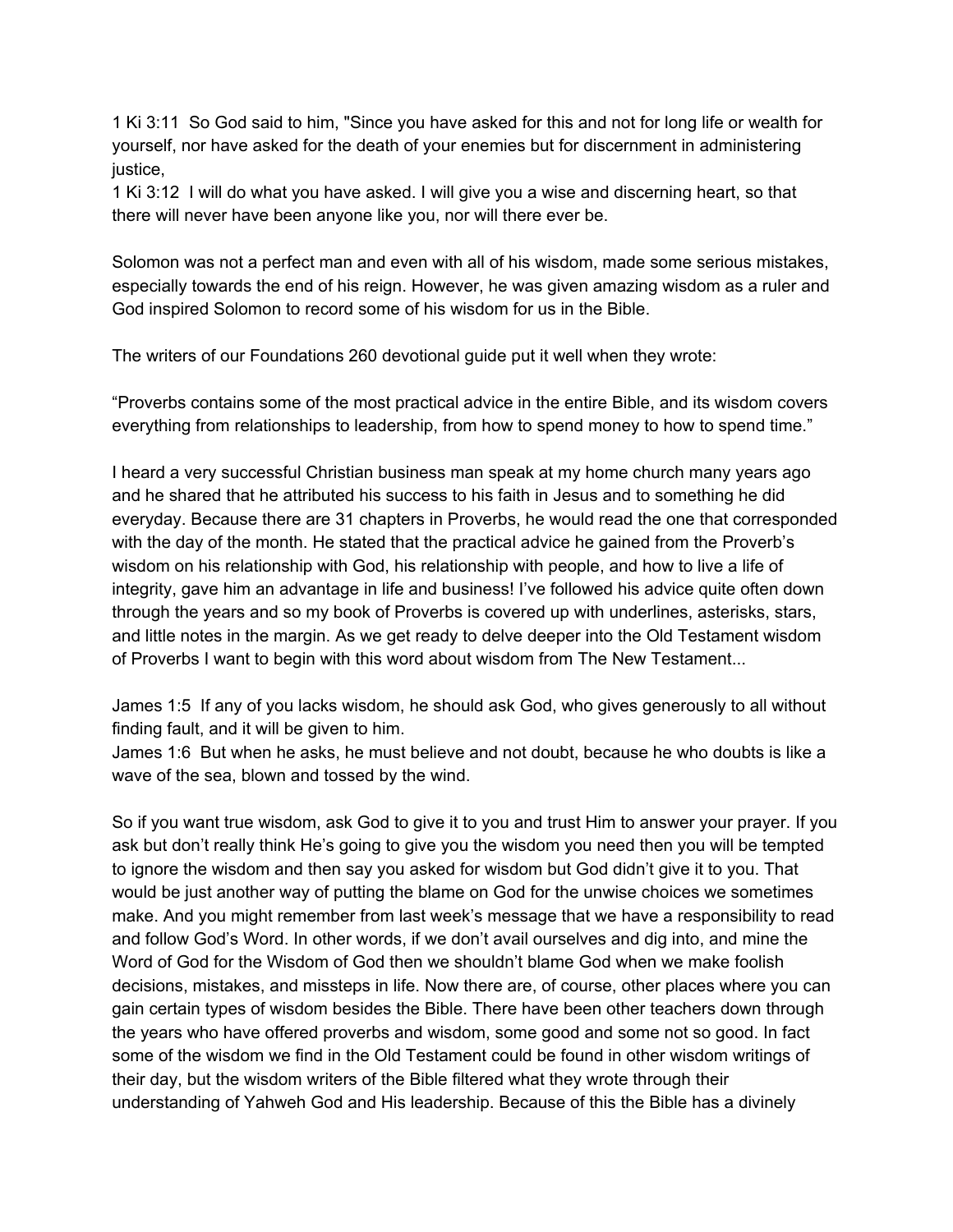inspired component that sets it apart from all other wisdom. In fact, listen to this from James Wood in a work published in London back in 1967 and quoted in the Broadman Commentary…

"It is important to note that the form of Wisdom found in Proverbs 1-9 does not come to man as an "it" (i.e., as a teaching, commandment, ritual or the like), but as a personal "I" who summons men to life. Wisdom is nothing less than the personal presence of Yahweh in the world and among men."

So the wisdom we find in God's Word is the very wisdom of God! But there are other ways of gaining wisdom that are not written down in any book! Have you ever heard of being streetwise? A person gets streetwise by learning things the hard way as they attend the school of hard knocks! And what is the school of hard knocks? Well if you decide to gain your wisdom from the street, then you will be living your life by trial and error and when you get knocked down by the harshness and cruelty of the world, you will hopefully learn a hard lesson and write that down in your playbook so you don't have to learn that lesson again. However, my dad told me this many years ago and I've never forgotten it. "A smart man learns from his own mistakes! A wise man learns from other people's mistakes, but a foolish man learns from no one's mistakes!" I've decided I would like to be in the category of the wise man, but I'm afraid that hasn't always been the case. But here's something to think about: In life you may not have yet had the opportunity to witness an example of every situation you are faced with in life and so where do you go for wisdom in that case? I would say to you that God's Word is complete in every way and there is no situation for which you cannot find a principle in God's Word to help you with what you are going through. Even though the Bible was written many years ago, before the computer age, God's principles are still extremely relevant for the things you will face even on the internet in the cyber world! The principles for relationships, business, bioethics, politics, governance, entertainment, recreation and everything else can be found in the principles of God's Word! Yes, it's that practical and thorough! And I want to say this: The writer of proverbs makes it clear that God has taken the initiative when it comes to offering us His wisdom! James tells us, as I said, that God gives wisdom to those who ask, but it's an amazing thing that God has encouraged us to ask for and has graciously offered us His wisdom. This leads us to the first of six questions we will ask ourselves concerning finding victory through wisdom as we look at the book of Proverbs!

# **1. What Motivation Fuels God's Offer of Wisdom**

As I said, God has taken the initiative in offering us His Wisdom and in this we get a glimpse into God's motivation for making the offer in the first place.

Listen to God's Word in Proverbs 1:20ff

Prov 1:20 Wisdom calls aloud in the street, she raises her voice in the public squares; Prov 1:21 at the head of the noisy streets she cries out, in the gateways of the city she makes her speech: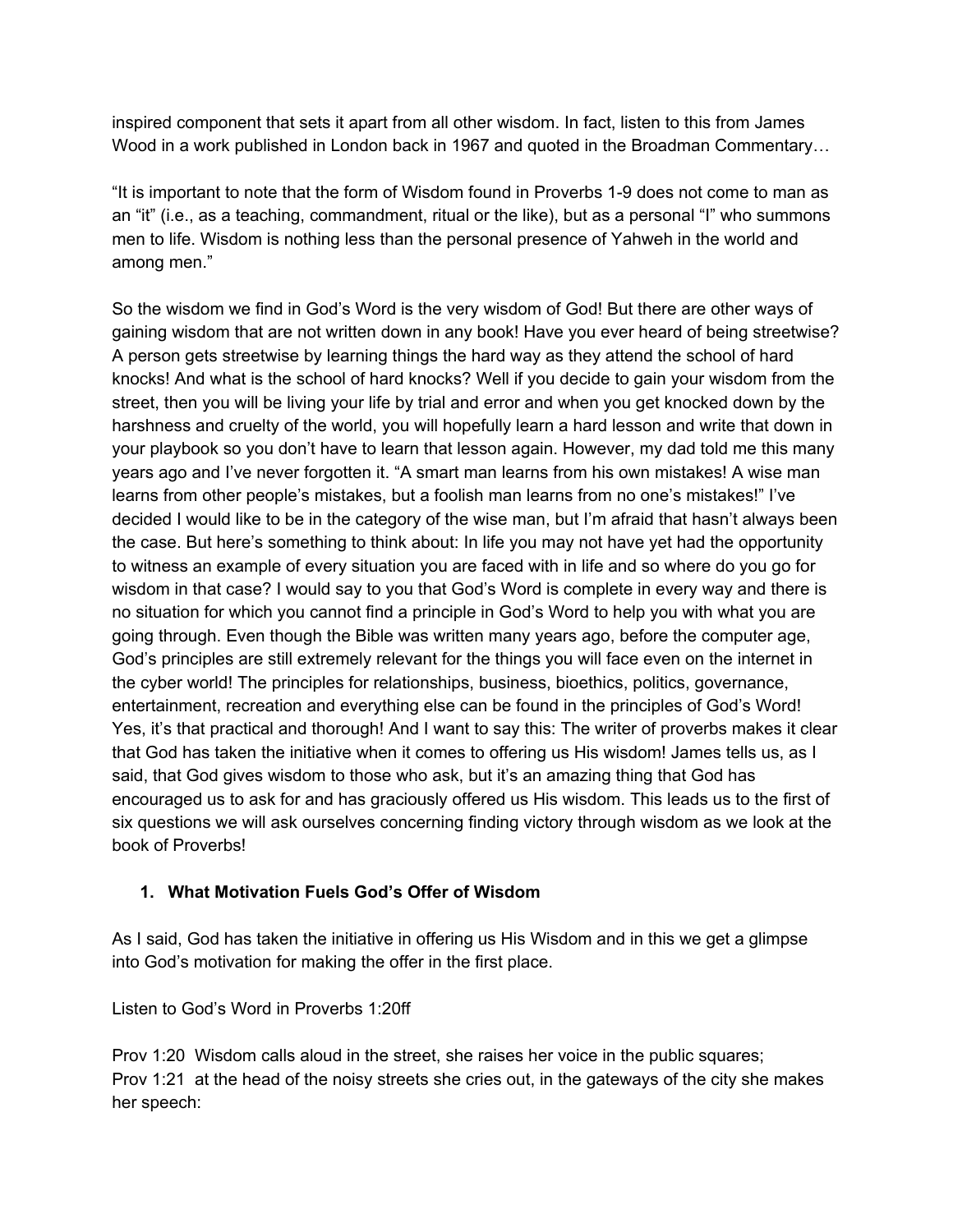Prov 1:22 "How long will you simple ones love your simple ways? How long will mockers delight in mockery and fools hate knowledge?

As we saw back at the beginning of our Bible readings in January, God made us in His image and by doing so gave us free will to choose how we will live our lives, but He has made it clear that He wants to help us make good life choices! However, He will not force His wisdom, His ways, or His will upon us, but oh how He wants us to have each of these things! Did you hear what the writer says? Wisdom calls aloud in the street, raises her voice and cries out to us! And then we read this...

Prov 1:23 If you had responded to my rebuke, I would have poured out my heart to you and made my thoughts known to you.

The writer is talking about wisdom, but because he's talking about God's wisdom, this showcases God's heart! God wants to give you His wisdom more than you can possibly imagine. He desires a personal relationship with you so He can lead you with His loving kindness to discover His wisdom! This is what fuels God's It says…

Prov 1:23 ... I would have poured out my heart to you and made my thoughts known to you.

The motivation behind the offer is love! Later on in the Book of Jeremiah we see this statement…

Jer 31:3 The LORD appeared to us in the past, saying: "I have loved you with an everlasting love; I have drawn you with loving-kindness.

And this in Isaiah where we see God described in His awesome power, but then see His motivation towards His people...

Isa 40:10 See, the Sovereign LORD comes with power, and his arm rules for him. See, his reward is with him, and his recompense accompanies him.

Isa 40:11 He tends his flock like a shepherd: He gathers the lambs in his arms and carries them close to his heart; he gently leads those that have young.

So God loves you with all His heart and that's why He lovingly offers you His wisdom! But this might lead you to ask a second question...

### **2. What Purpose is Filled by Offering Us His Wisdom?**

Prov 1:1 The proverbs of Solomon son of David, king of Israel:

Prov 1:2 for attaining wisdom and discipline; for understanding words of insight;

Prov 1:3 for acquiring a disciplined and prudent life, doing what is right and just and fair;

Prov 1:4 for giving prudence to the simple, knowledge and discretion to the young--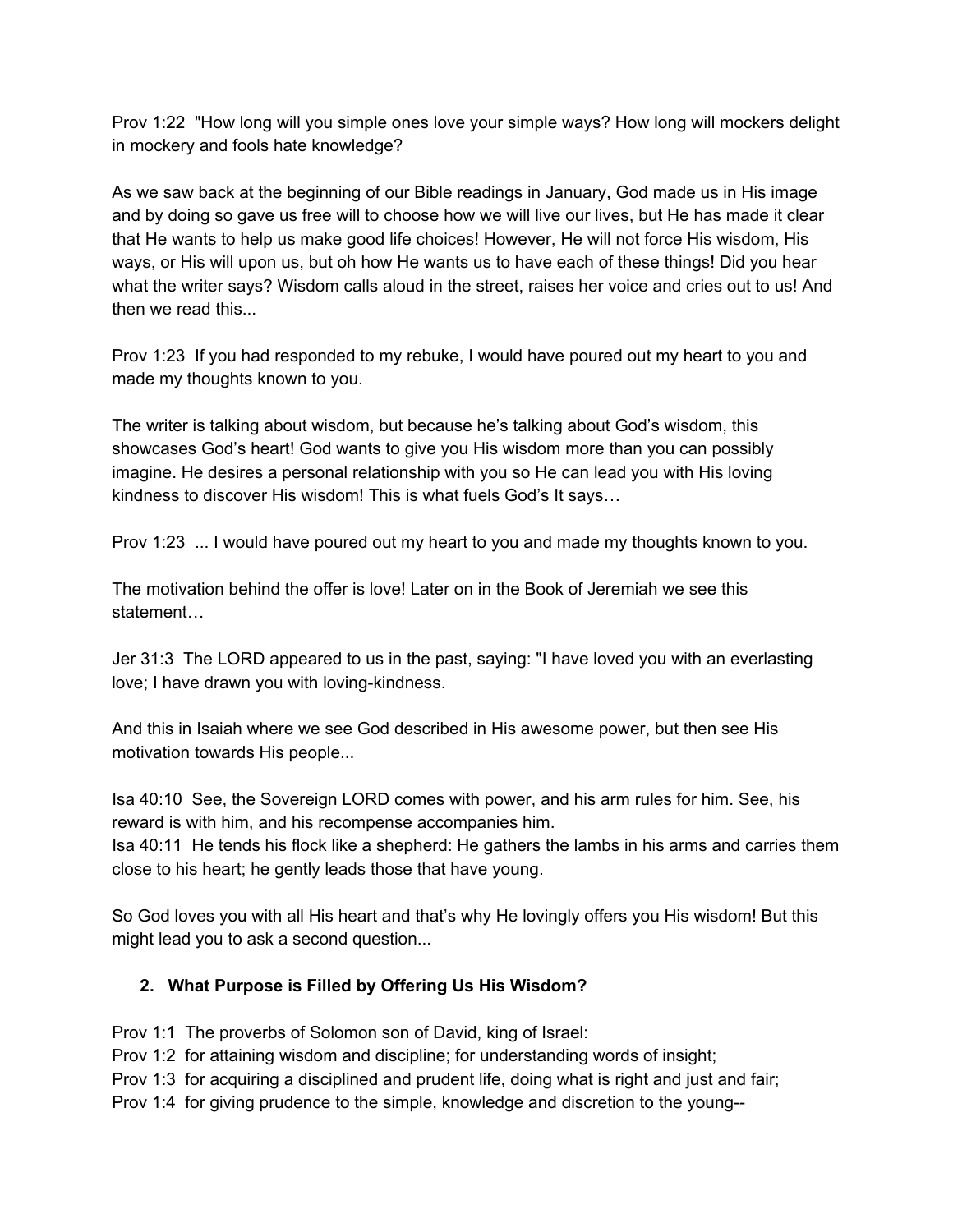Prov 1:5 let the wise listen and add to their learning, and let the discerning get guidance-- Prov 1:6 for understanding proverbs and parables, the sayings and riddles of the wise. Prov 1:7 The fear of the LORD is the beginning of knowledge, but fools despise wisdom and discipline.

So the purpose filled by offering us His wisdom to us is multifaceted! Solomon offered God-inspired proverbs so people could attain wisdom and discipline. When you discover wisdom and begin living a disciplined life you will begin to understand words of insight and you will begin living a prudent life doing what is right, just and fair!

Prudent means: "acting with or showing care and thought for the future!"

Prudence matters so much because every decision you make affects your future! Without prudence we make decisions without regard for how they will affect us or those around us now and in the future! Solomon goes on to say we need knowledge, discretion and guidance! Let me give you a quick example of how God used the book of Proverbs to help give me discretion as a young man. I was one of the managers of an apartment building, along with a fellow staff member of the church I was serving while in college. One morning I got up to read my Bible and opened up to Proverbs Chapter 5 because it was the 5th day of the month. That was a chapter where a young man was given warnings about an adulteress. I was working at a church and attending Bible College and was really good friends with a Christian girl who I thought was the most wonderful Christian young lady I had ever met and whom I would eventually date and later marry! So, I thought to myself, "Well I don't know why I read that chapter. It really doesn't apply to me." Later that evening my co-manager and I were invited over to a lady's apartment for dinner. Two single college boys away from home offered a home cooked meal, who could turn that down, right? This lady's niece was having trouble at home and had come to live with her. After dinner, we were asked to stay to watch a movie. All of a sudden the chapter I had read that morning came roaring into my mind. I respectfully declined the movie invitation and headed back to my apartment. A few days later I saw the lady at the apartment mailboxes and thanked her again for the meal. It was then that she said she needed to warn me about something. Her niece was going through a time of rebellion and had said some things to her, so she told me to be on my guard. It was then I realized how God's Wisdom in Proverbs had given me great guidance for that evening and helped me avoid a potentially compromising situation! God's wisdom has very practical purposes and applications! Here's a third question concerning God's wisdom...

### **3. What is our Responsibility in Finding God's Wisdom?**

Prov 2:1 My son, if you accept my words and store up my commands within you,

- Prov 2:2 turning your ear to wisdom and applying your heart to understanding,
- Prov 2:3 and if you call out for insight and cry aloud for understanding,
- Prov 2:4 and if you look for it as for silver and search for it as for hidden treasure,
- Prov 2:5 then you will understand the fear of the LORD and find the knowledge of God.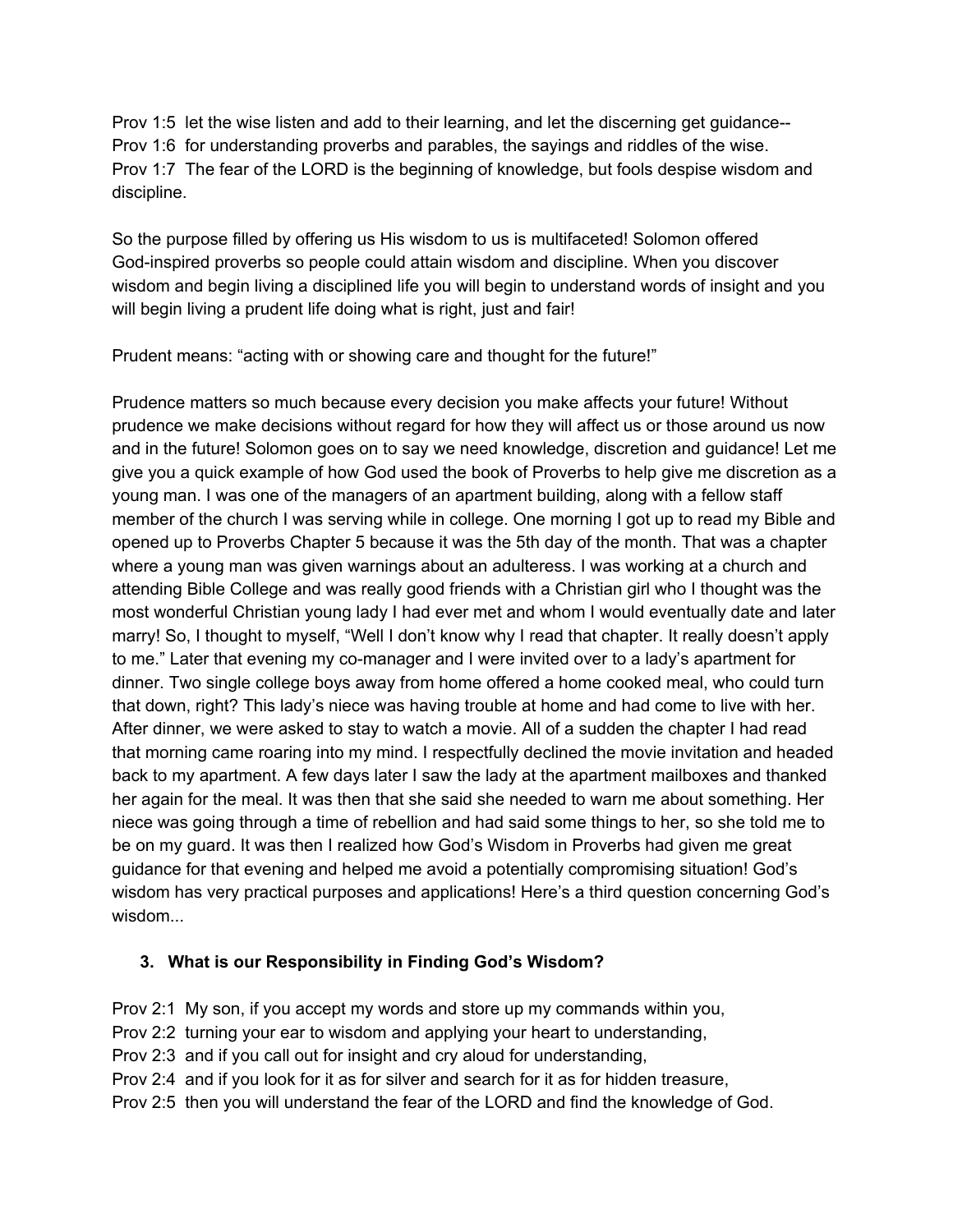How powerful are those words? Very powerful indeed! I don't know if you noticed this, but the covenant formula of the Old Testament pops up again in these verses. It's the If/Then formula. It says…

"If you accept my words" "If you store up my commands within you" "If you turn your ear to wisdom" "If you apply your heart to understanding" "If you call out for insight" "If you cry aloud for understanding" "If you look for it as for silver" "If you search for it as for hidden treasure"

"Then you will understand the fear of the Lord" "Then you will find the knowledge of God."

Prov 2:6 For the LORD gives wisdom, and from his mouth come knowledge and understanding.

Do you remember these words from Jesus in the New Testament?

Mat 7:7 "Ask and it will be given to you; seek and you will find; knock and the door will be opened to you.

Mat 7:8 For everyone who asks receives; he who seeks finds; and to him who knocks, the door will be opened.

# **4. What are the Benefits of Following God's Wisdom?**

There are almost too many to count!

Prov 2:7 He holds victory in store for the upright, he is a shield to those whose walk is blameless,

Prov 2:8 for he guards the course of the just and protects the way of his faithful ones.

Prov 2:9 Then you will understand what is right and just and fair--every good path.

Prov 2:10 For wisdom will enter your heart, and knowledge will be pleasant to your soul.

Prov 2:11 Discretion will protect you, and understanding will guard you.

Prov 2:12 Wisdom will save you from the ways of wicked men, from men whose words are perverse,

Prov 2:13 who leave the straight paths to walk in dark ways,

Prov 2:14 who delight in doing wrong and rejoice in the perverseness of evil,

Prov 2:15 whose paths are crooked and who are devious in their ways.

Prov 2:16 It will save you also from the adulteress, from the wayward wife with her seductive words…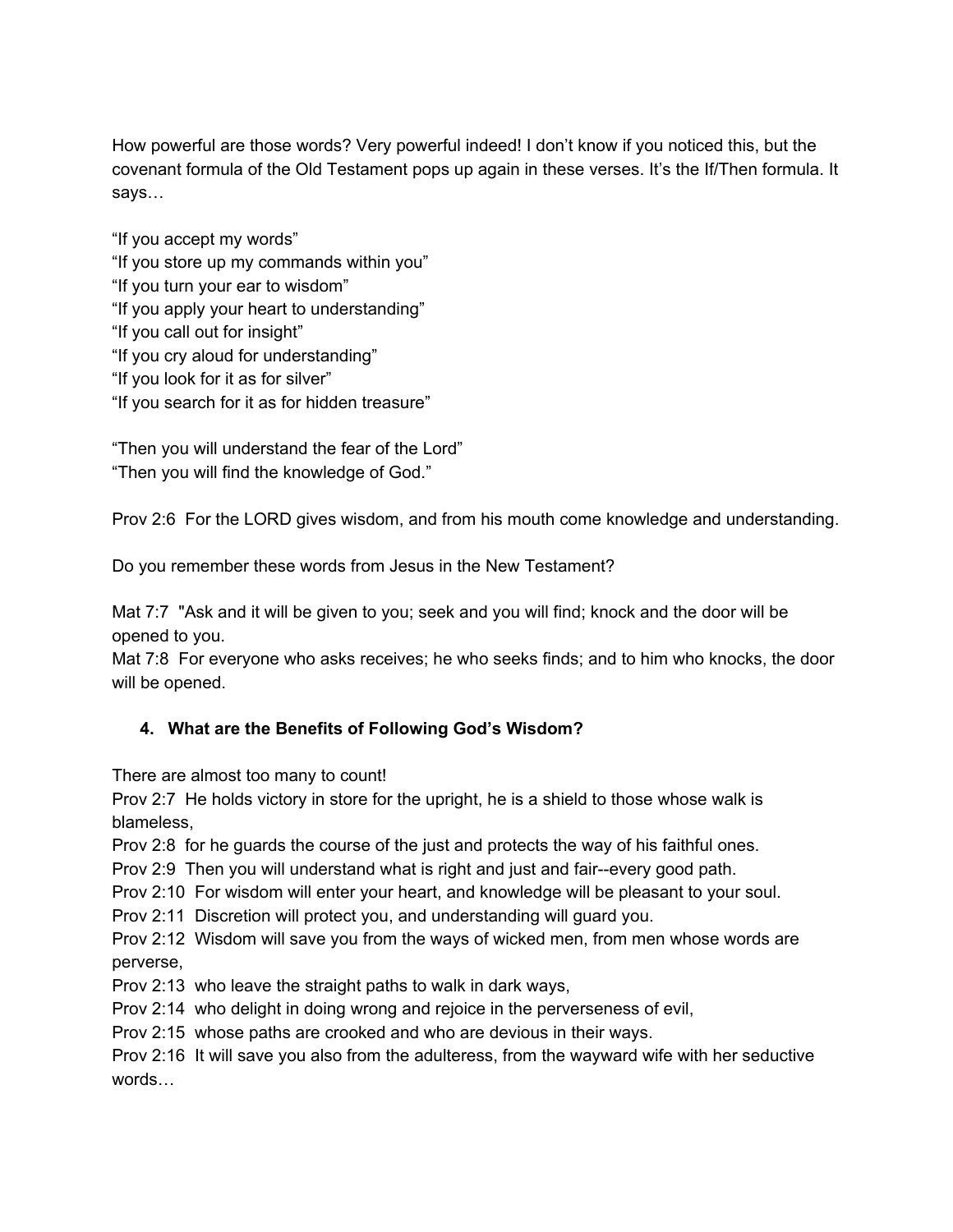I want to reiterate what I said last week - Reading, studying, meditating and living the Word of God does not mean you will never have issues or problems, or difficulties, you will, but the outcome will absolutely be different! God promises that! The very title of our message today is Finding Victory Through Wisdom and listen to verse 7 we just read…

Prov 2:7 He holds victory in store for the upright…

The reason for this is the fact that God is faithful to give His wisdom, to those who desire it, who seek it, who receive it and who live it! Let me just list the benefits in these verses we just read. In fact you might want to underline them! Those who rely on God's wisdom...

Find victory! Have a shield more powerful than any fictitious superhero! Have safeguards in place along life's path! Have God's protection!

Remember, nothing gets through to a follower of Christ unless God allows it and if He allows it, it's for a greater purpose. This sure brings a great peace. In fact, chapter 3 gives us another list of benefits that relates to this…

Prov 3:21 My son, preserve sound judgment and discernment, do not let them out of your sight; Prov 3:22 they will be life for you, an ornament to grace your neck.

Prov 3:23 Then you will go on your way in safety, and your foot will not stumble;

Prov 3:24 when you lie down, you will not be afraid; when you lie down, your sleep will be sweet.

Prov 3:25 Have no fear of sudden disaster or of the ruin that overtakes the wicked,

Prov 3:26 for the LORD will be your confidence and will keep your foot from being snared.

I like to call that Godfidence!

Those who rely on God's wisdom…

Have understanding concerning what's right and fair! Have insight on which paths to take!

(In fact Solomon emphasizes this in Chapter 3:5-6 and it's one of our memory verses for this week)

Prov 3:5 Trust in the LORD with all your heart and lean not on your own understanding; Prov 3:6 in all your ways acknowledge him, and he will make your paths straight.

One of the greatest benefits of relying on God's wisdom is that wisdom is no longer just a list of dos and don'ts, but becomes a part of our very being… Wisdom enters our heart!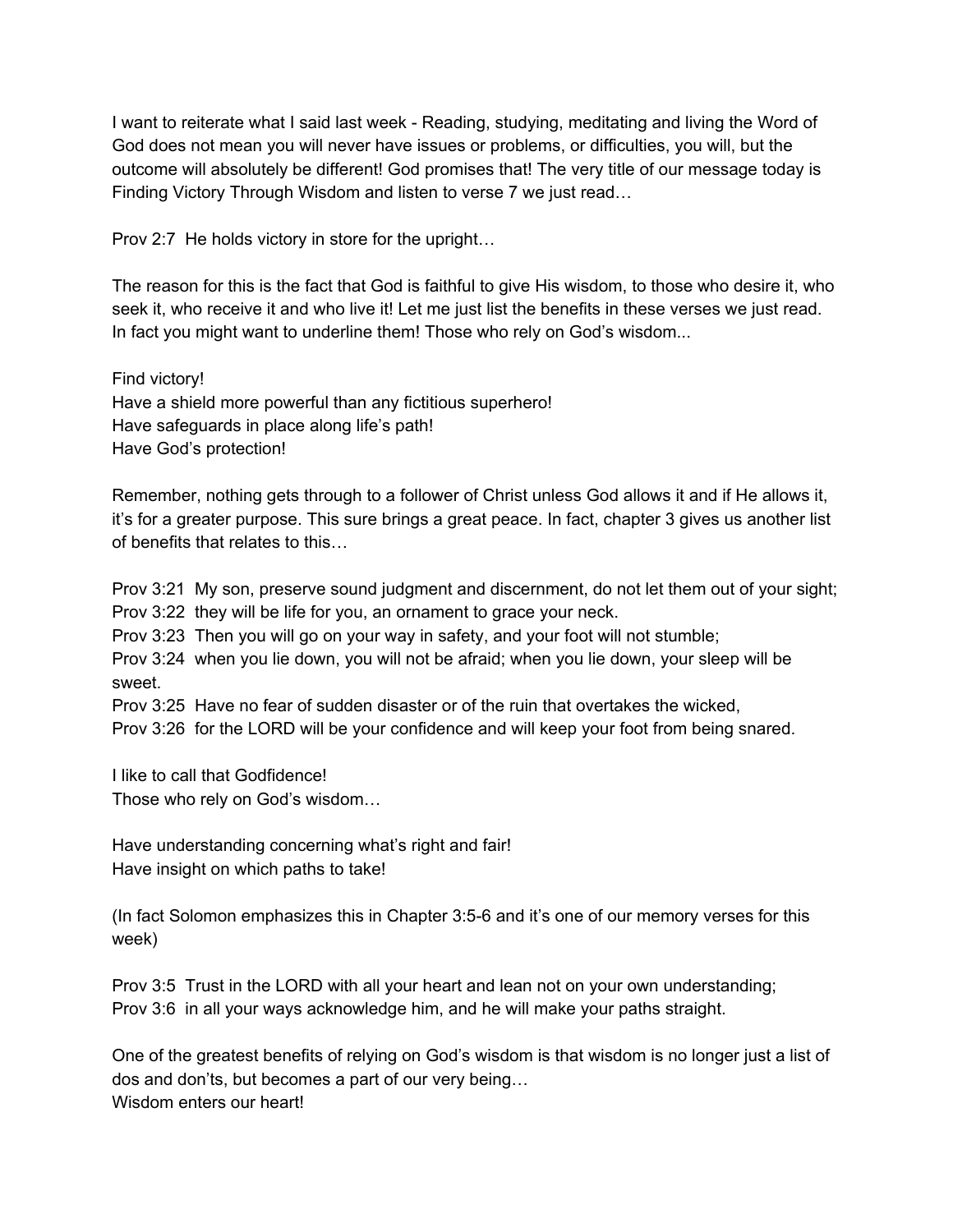Knowledge becomes pleasant to your soul!

God's wisdom brings discretion and a high level of understanding about life's complexities! Wisdom directs us away from the influence of wicked people!

## **5. What are the Consequences of Failing to Accept God's Wisdom?**

It may seem a no-brainer, but we lose all the benefits we just talked about! What a tragedy. I was telling someone just the other day how I'm constantly reminded of where I would be had I not accepted the love, grace and wisdom that God offered me years ago as a teenager. Man I was making some pretty horrible decisions in life, headed down a terrible path, and doomed for failure, despair and eventually eternal death. However, God called out to me, cried out to me, reached out to me, and offered me forgiveness for my past and Godly wisdom for my future. Now I want to share with you a truth about God's wisdom as we talk about the consequences of failing to accept God's Wisdom. God's wisdom is based on moral and ethical absolutes which He established. In order to accept God's wisdom we must accept that His wisdom is based on His principles, His ethics, His laws! If we reject these things there will be consequences and they are negative. Let me quote you something from one of my favorite writers. It may surprise you, coming from a Baptist preacher, that he is an 83 year old Catholic Theologian named Peter Kreeft. He is a professor of philosophy at [B](https://en.wikipedia.org/wiki/Boston_College)oston [College](https://en.wikipedia.org/wiki/Boston_College) and [T](https://en.wikipedia.org/wiki/The_King%27s_College_%28New_York%29)he King's [College](https://en.wikipedia.org/wiki/The_King%27s_College_%28New_York%29) in New York. He has written over 80 books, many of which are on ethics and apologetics. In his book "Making Choices: Finding Black and White in a World of Greys" he writes…

"All of us know from our own experience that hard, unyielding moral absolutes are often very inconvenient. We would very much like to bend the laws a bit; therefore we bend our *beliefs* about the law. It takes only a little knowledge of modern psychology to reveal how much we all rationalize rather than reason, how often our arguments are supports for our desires rather than honest searches after truth."

And here's what happens when we reject the wisdom and principles our Creator God lovingly offered us as a guide for our lives:

Prov 1:29 Since they hated knowledge and did not choose to fear the LORD, Prov 1:30 since they would not accept my advice and spurned my rebuke, Prov 1:31 they will eat the fruit of their ways and be filled with the fruit of their schemes. Prov 1:32 For the waywardness of the simple will kill them, and the complacency of fools will destroy them;

And in Chapter 4 we read…

Prov 4:19 But the way of the wicked is like deep darkness; they do not know what makes them stumble.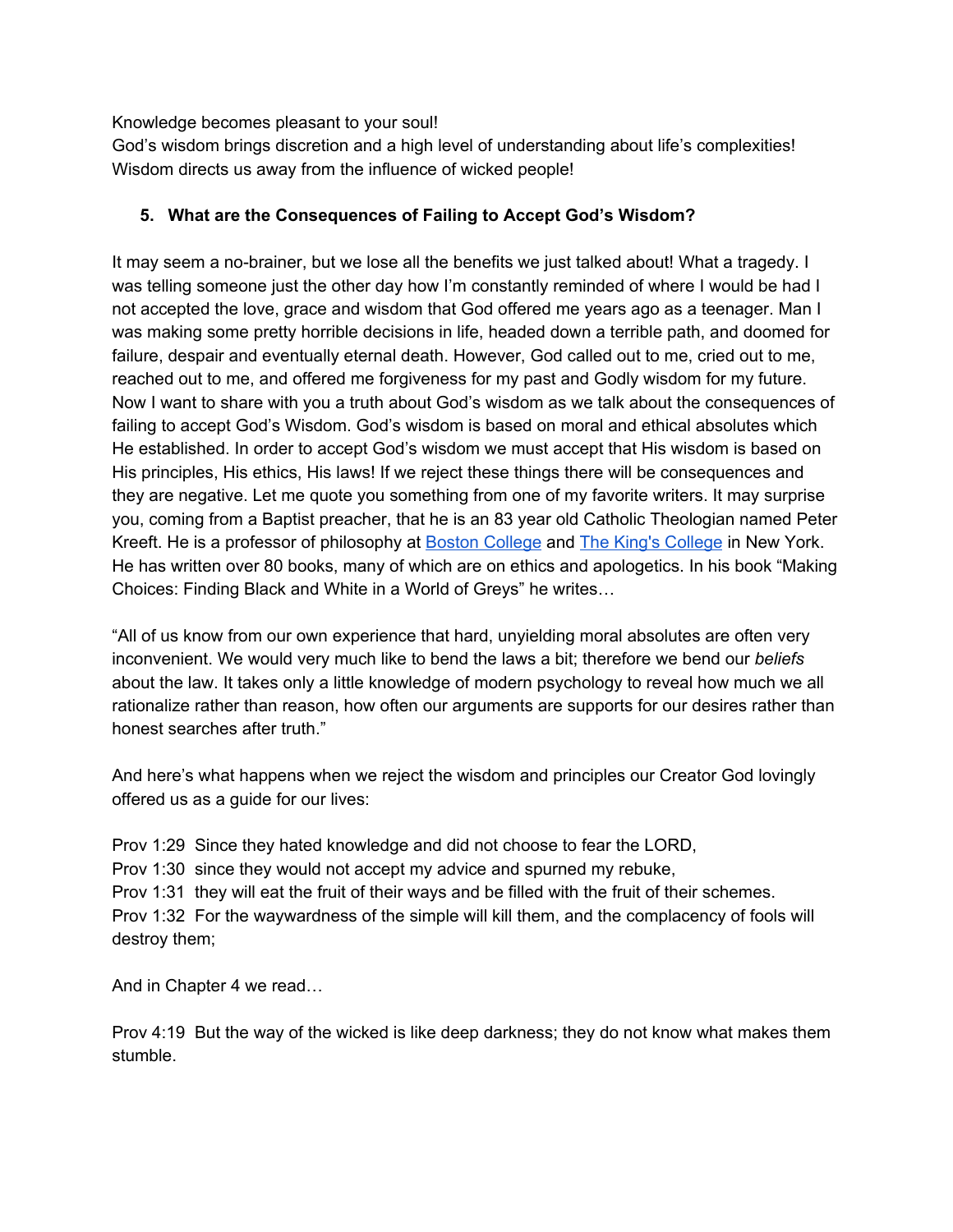And we must notice, that the consequences of rejecting God's wisdom is the responsibility of the person not God. Notice it says…

Prov 1:31 they will eat the fruit of their ways and be filled with the fruit of their schemes. Prov 1:32 For the waywardness of the simple will kill them, and the complacency of fools will destroy them;

# **6. What is the Main Reason People Forego God's Wisdom?**

Pride! Human pride causes people to think they don't need God for anything. Human pride actually causes people to think they can create their own god in their own image! This kind of arrogance causes them to reject the love, grace, mercy, and the wisdom God has offered to give them. The wisdom writer mentions the pride issue several times in chapter 16.

Prov 16:5 The LORD detests all the proud of heart. Be sure of this: They will not go unpunished.

Prov 16:18 Pride goes before destruction, a haughty spirit before a fall.

And if you were wondering why the Lord detests the proud of heart, it's because of the behaviors which accompany a prideful, arrogant and haughty spirit. Listen...

Prov 16:27 A scoundrel plots evil, and his speech is like a scorching fire.

Prov 16:28 A perverse man stirs up dissension, and a gossip separates close friends.

Prov 16:29 A violent man entices his neighbor and leads him down a path that is not good.

Prov 16:30 He who winks with his eye is plotting perversity; he who purses his lips is bent on evil.

Prov 18:2 A fool finds no pleasure in understanding but delights in airing his own opinions. Prov 18:3 When wickedness comes, so does contempt, and with shame comes disgrace.

So if pride is the main reason people reject God's wisdom, is there any hope for someone who has been prideful and rejected God's wisdom in the past? I believe the answer to that is an absolute and overwhelming YES! Towards the end of the Book of Proverbs we read this:

Prov 29:23 A man's pride brings him low, but a man of lowly spirit gains honor.

If you are willing to lose your pride and take on a lowly, humble spirit, God will respond with the very gift of salvation for your soul and you will begin to find victory in your life through the wisdom of God. James put it this way in the New Testament…

James 4:6 But he gives us more grace. That is why Scripture says: "God opposes the proud but gives grace to the humble."

James 4:7 Submit yourselves, then, to God. Resist the devil, and he will flee from you.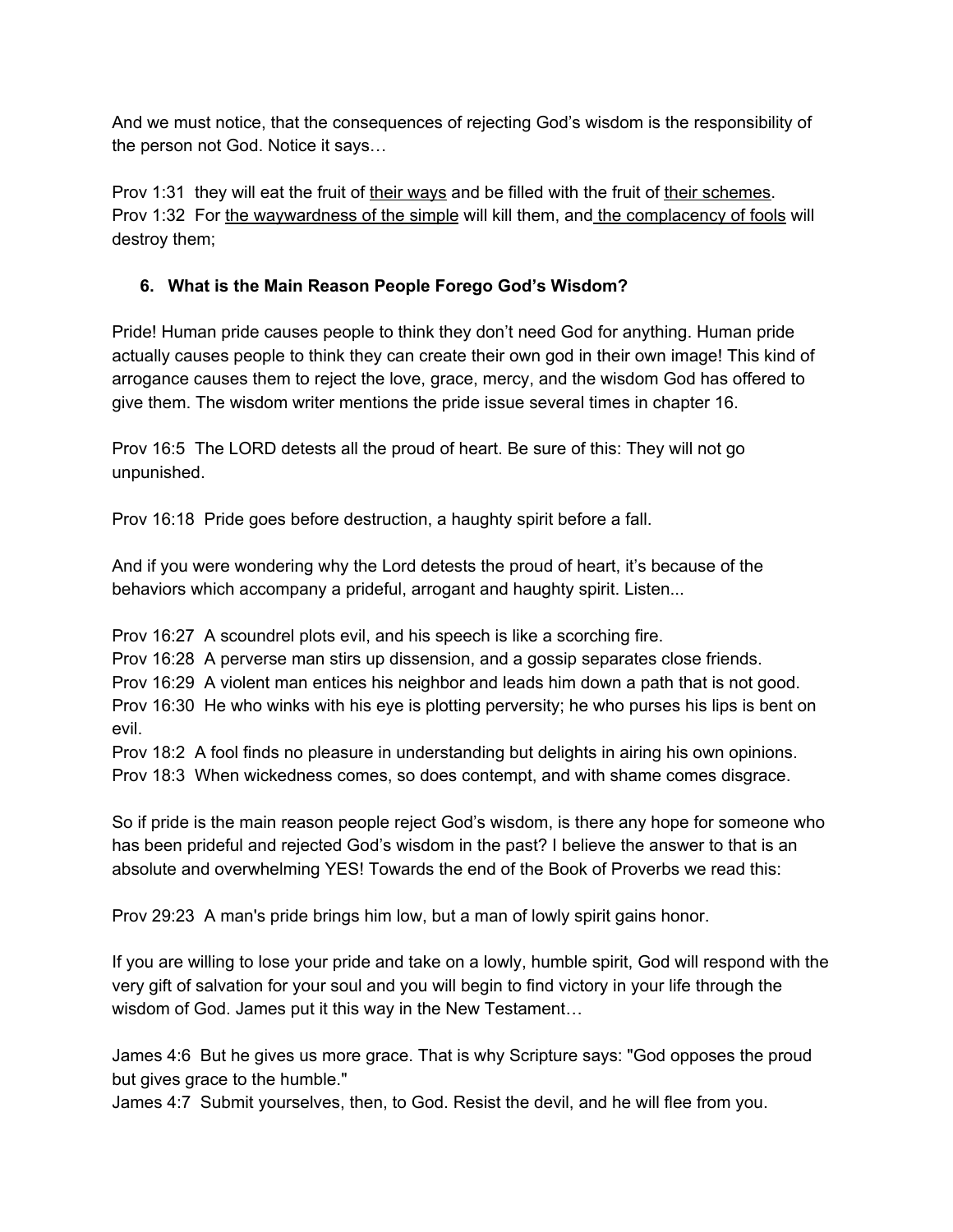James 4:8 Come near to God and he will come near to you. Wash your hands, you sinners, and purify your hearts, you double-minded.

James 4:9 Grieve, mourn and wail. Change your laughter to mourning and your joy to gloom.

Why does it say grieve, mourn, wail and changer your laughter to mourning and your joy to gloom? That sounds like terrible advice, but it's not! James is talking about repentance! Grieving your old ways, and the laughter that was the empty and nervous laughter of a person with no real hope or true joy. Give up the fake pleasures, lies and deceptions of the world and embrace the truest joys and treasures that God's wisdom can bring into your life. And talk about victory, James then says…

James 4:10 Humble yourselves before the Lord, and he will lift you up.

And what does it look like to be forgiven and lifted up by The Lord? Paul said it well in 1 Corinthians...

1 Cor 2:9 However, as it is written: "No eye has seen, no ear has heard, no mind has conceived what God has prepared for those who love him"--

1 Cor 2:10 but God has revealed it to us by his Spirit. The Spirit searches all things, even the deep things of God.

1 Cor 2:11 For who among men knows the thoughts of a man except the man's spirit within him? In the same way no one knows the thoughts of God except the Spirit of God.

1 Cor 2:12 We have not received the spirit of the world but the Spirit who is from God, that we may understand what God has freely given us.

1 Cor 2:13 This is what we speak, not in words taught us by human wisdom but in words taught by the Spirit, expressing spiritual truths in spiritual words.

1 Cor 2:14 The man without the Spirit does not accept the things that come from the Spirit of God, for they are foolishness to him, and he cannot understand them, because they are spiritually discerned.

1 Cor 2:15 The spiritual man makes judgments about all things, but he himself is not subject to any man's judgment:

1 Cor 2:16 "For who has known the mind of the Lord that he may instruct him?" But we have the mind of Christ.

Wow! The Mind of Christ! That's ultimate wisdom and will help you find ultimate victory in your life! Let's pray!

If you've never had that personal relationship with God through Jesus Christ and have been missing out on the wisdom that God wants to pour into your life, then you could ask Him today to come into your life by admitting you've sinned and need a Savior, believing that Jesus died on the Old Rugged Cross in order to be your Savior, and committing your life to Him by asking Him

to come into your heart and life! The prayer would go something like this: